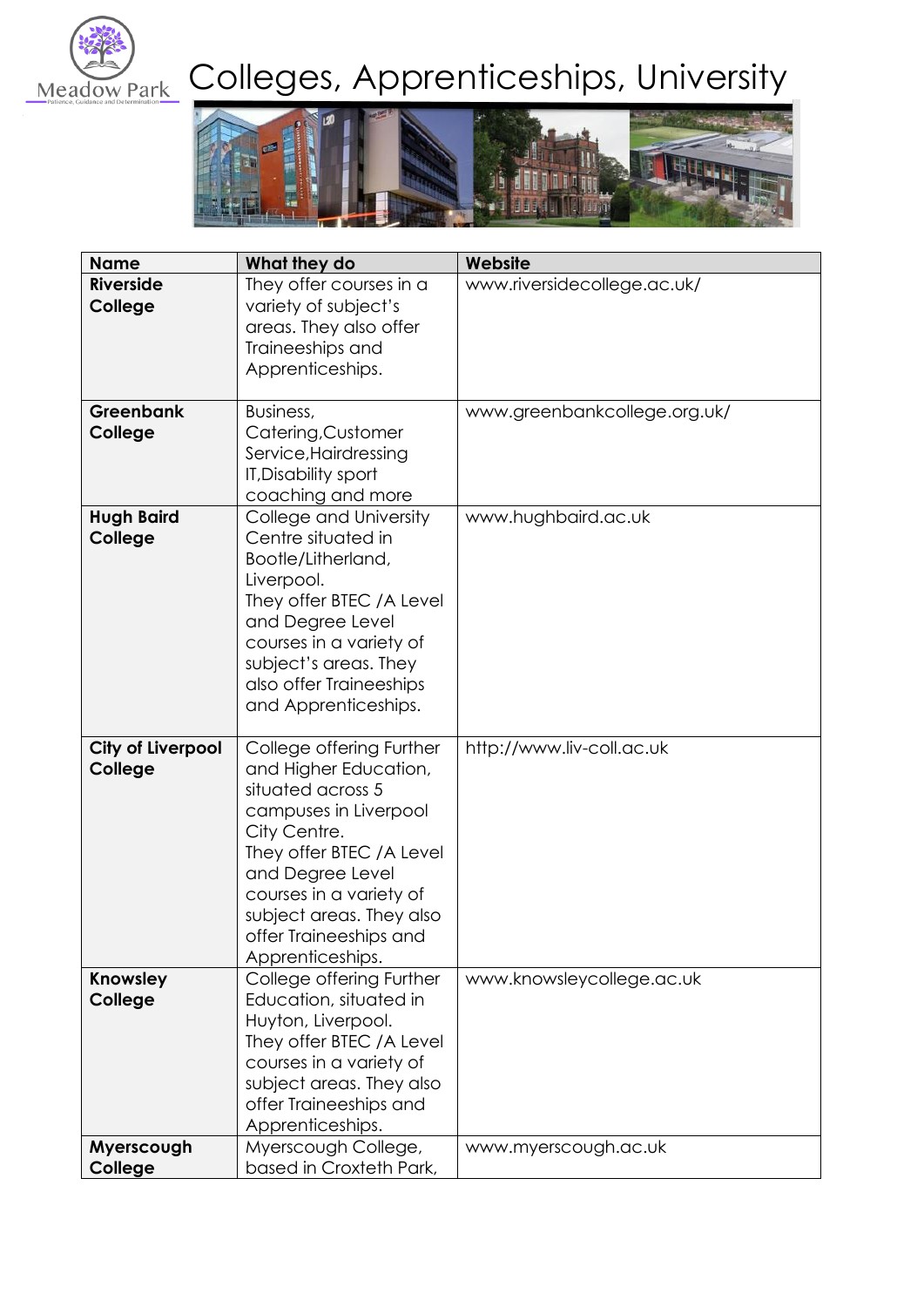|                                      | offers a wide range of                              |                                  |
|--------------------------------------|-----------------------------------------------------|----------------------------------|
|                                      | vocational courses in a<br>choice of land-based     |                                  |
|                                      |                                                     |                                  |
|                                      | subjects such as Animal<br>Care, Arboriculture, and |                                  |
|                                      | Equine Studies.                                     |                                  |
| <b>Liverpool Media</b>               | LMA is University Centre                            | www.lma.ac.uk                    |
| Academy                              | and College based in                                |                                  |
|                                      | the City Centre, offering                           |                                  |
|                                      | <b>BTECs in Acting, Musical</b>                     |                                  |
|                                      | Theatre, Music, Game                                |                                  |
|                                      | Development, Film & TV                              |                                  |
|                                      | Production.                                         |                                  |
| <b>LIPA</b>                          | Sixth Form College                                  | www.lipasixthformcollege.org     |
|                                      | based in Liverpool City                             |                                  |
|                                      | Centre offering BTEC                                |                                  |
|                                      | Level 3 Extended                                    |                                  |
|                                      | Diploma courses in                                  |                                  |
|                                      | Acting, Dance, Music,                               |                                  |
|                                      | Sound Technology, or                                |                                  |
|                                      | <b>Technical Theatre &amp;</b>                      |                                  |
|                                      | Design                                              |                                  |
| Liverpool                            | Liverpool Football                                  | www.liverpoolfootballcollege.com |
| <b>Football College</b>              | College, based at                                   |                                  |
|                                      | Wyncote Sports                                      |                                  |
|                                      | Grounds, Mather                                     |                                  |
|                                      | Avenue, provides a high                             |                                  |
|                                      | quality experience for                              |                                  |
|                                      | 16-19 year olds who are                             |                                  |
|                                      | interested in pursuing                              |                                  |
|                                      | further education and a                             |                                  |
|                                      | career in football such                             |                                  |
|                                      | as coaching or other                                |                                  |
|                                      | professions within the                              |                                  |
|                                      | sport industry                                      | www.lifesciencesutc.co.uk        |
| Liverpool Life<br><b>Science UTC</b> | Specialising in science,                            |                                  |
|                                      | engineering and health<br>care. We combine          |                                  |
| (Greenland                           | outstanding academic                                |                                  |
| Street, L1)                          | education with                                      |                                  |
|                                      | specialist vocational                               |                                  |
|                                      | qualifications, preparing                           |                                  |
|                                      | our students for the                                |                                  |
|                                      | world of work with a                                |                                  |
|                                      | unique educational                                  |                                  |
|                                      | experience                                          |                                  |
| <b>The Studio</b>                    | The Studio, Liverpool                               | www.thestudioliverpool.uk        |
|                                      | educates young people                               |                                  |
|                                      | for success in the digital                          |                                  |
|                                      | media sector.                                       |                                  |
|                                      | • Coding pathway                                    |                                  |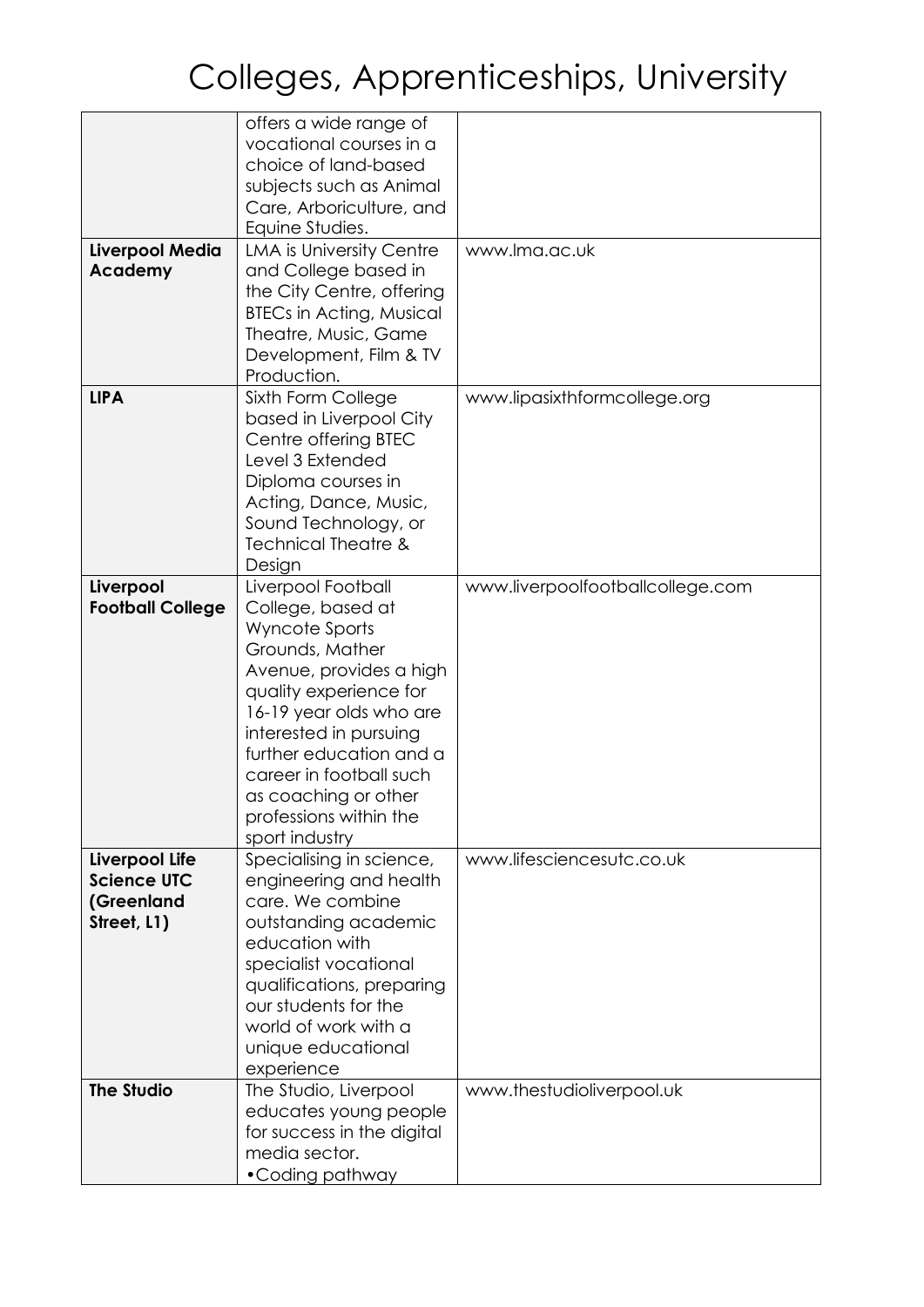|                        | • Creative pathway                                 |                                        |
|------------------------|----------------------------------------------------|----------------------------------------|
|                        | • Entrepreneurship                                 |                                        |
|                        | pathway                                            |                                        |
| Liverpool John         | The University's wide                              | www.ljmu.ac.uk                         |
| <b>Moores</b>          | range of disciplines,                              |                                        |
| <b>University</b>      | spans the arts,                                    |                                        |
|                        | humanities, education,                             |                                        |
|                        | health, science and                                |                                        |
|                        | technology                                         |                                        |
| University of          | 400+ Undergraduate                                 | www.liverpool.ac.uk                    |
| Liverpool              | and Postgraduate                                   |                                        |
|                        | courses Inc: Medicine,                             |                                        |
|                        | Dentistry, Veterinary.                             |                                        |
| <b>Edge Hill</b>       | <b>Campus University</b>                           | www.edgehill.ac.uk                     |
| <b>University</b>      | based in Ormskirk.                                 |                                        |
|                        | Offering 100s of Courses                           |                                        |
|                        | including; Teaching and                            |                                        |
|                        | Healthcare.                                        |                                        |
| <b>Hope University</b> | Liverpool Hope                                     | www.hope.ac.uk                         |
|                        | University offers one of                           |                                        |
|                        | the UK's widest choices                            |                                        |
|                        | of combined degrees                                |                                        |
|                        |                                                    |                                        |
|                        | across the arts,                                   |                                        |
|                        | humanities, sciences,                              |                                        |
|                        | social sciences, and                               |                                        |
|                        | education                                          |                                        |
| <b>Job Centre Plus</b> | Information and advice                             | www.gov.uk/jobsearch                   |
|                        | on Jobs,                                           |                                        |
|                        | Apprenticeships,                                   |                                        |
|                        | Training, CV, Interview                            |                                        |
|                        | Skills.                                            |                                        |
| <b>National</b>        | <b>Advice and Guidance</b>                         | www.gov.uk/apply-apprenticeship        |
| Apprenticeship         | on Traineeships and                                |                                        |
| <b>Service</b>         | Apprenticeships                                    |                                        |
|                        |                                                    |                                        |
| <b>The Flooring</b>    | Dedicated to the                                   | www.hybridtec.co.uk                    |
| Academy                |                                                    |                                        |
|                        | advancement of                                     |                                        |
| & Hybrid Tech          | careers and skill                                  |                                        |
|                        | development in the Gas                             |                                        |
|                        | and Electrical industries.                         |                                        |
|                        | Apprenticeships in                                 |                                        |
|                        | Flooring.                                          |                                        |
|                        |                                                    |                                        |
| <b>Northwest</b>       | Heysham Road, Aintree.                             |                                        |
|                        | NWCS Training is a long                            | www.apprenticeshipsnorthwest.com/find- |
| Community              | established high-quality                           | nwcstraining                           |
| <b>Services</b>        | apprenticeship provider                            |                                        |
|                        | specialising in three key                          |                                        |
|                        | areas; Healthcare,                                 |                                        |
|                        | Business skills, and                               |                                        |
|                        | Teaching and Learning.<br><b>Based on Charnock</b> |                                        |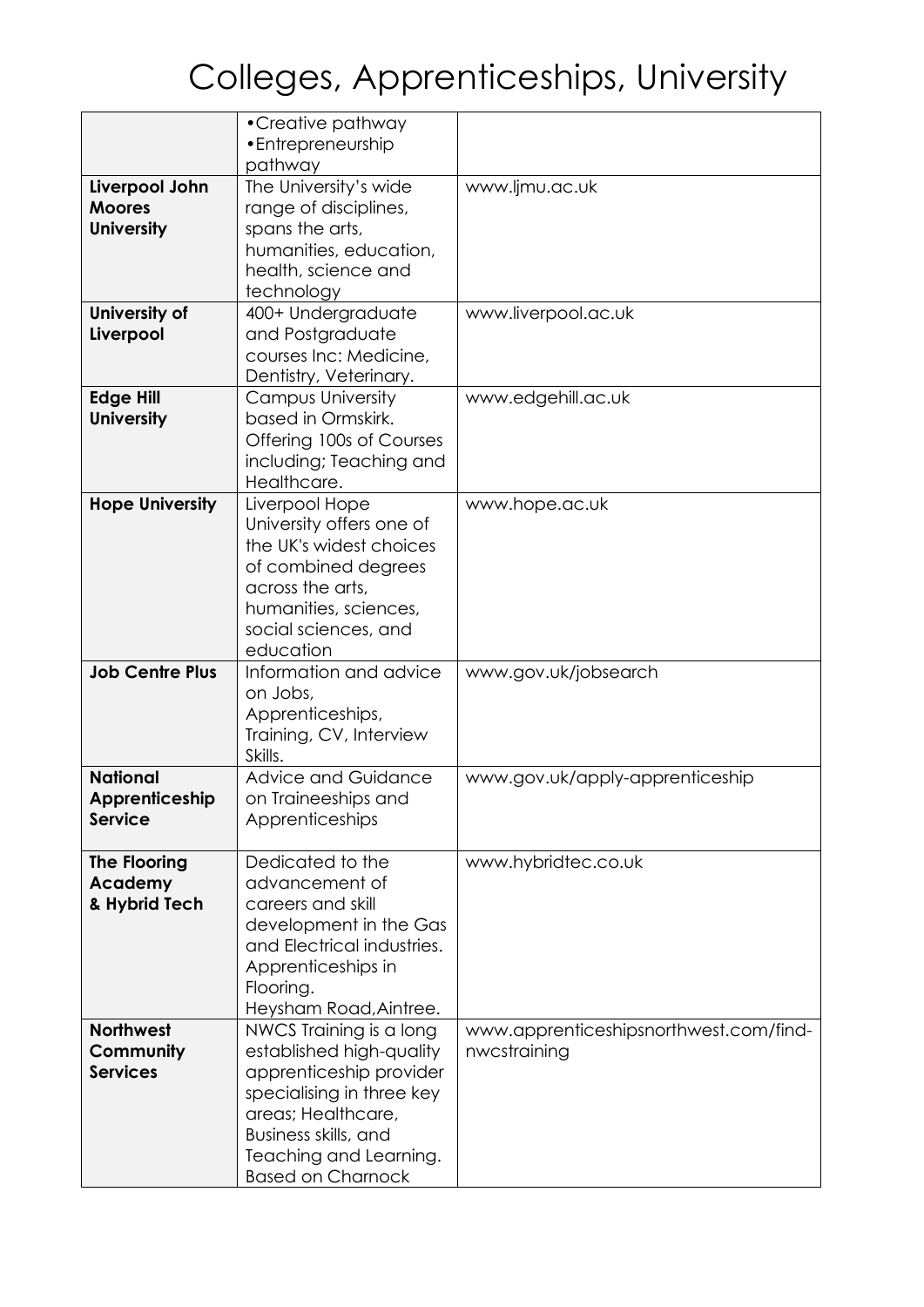|                                | Road, Fazakerley.                           |                                 |
|--------------------------------|---------------------------------------------|---------------------------------|
| <b>Training Plus</b>           | Apprenticeships in                          | www.tpmnow.co.uk                |
| Merseyside                     | Business, Childcare,                        |                                 |
|                                | Hairdressing.                               |                                 |
| <b>St Helens</b>               | Offering                                    | www.sthelenschamber.com         |
| <b>Chamber of</b>              | apprenticeships across                      |                                 |
| <b>Commerce</b>                | Merseyside in:<br>• Business Administration |                                 |
|                                | • Customer Service                          |                                 |
|                                | $\bullet$ Retail                            |                                 |
|                                | • Warehousing                               |                                 |
|                                | •Information                                |                                 |
|                                | Technology                                  |                                 |
|                                | • Management                                |                                 |
|                                | • Marketing                                 |                                 |
|                                | $\bullet$ Sales                             |                                 |
|                                | • Logistics<br>• Manufacturing              |                                 |
|                                | • Health and Social Care                    |                                 |
|                                | . Working with Children                     |                                 |
|                                | and Young People                            |                                 |
|                                | •Construction                               |                                 |
|                                | • Hairdressing                              |                                 |
|                                | • Financial services                        |                                 |
|                                | •International Trade                        | www.llsonline.uk                |
| Little League<br><b>Sports</b> | <b>Sports Coaching</b><br>Courses           |                                 |
| <b>Mode Training</b>           | Courses &                                   | https://www.modetraining.co.uk  |
|                                | Apprenticeships in:                         |                                 |
|                                | Business administration,                    |                                 |
|                                | <b>Barbering, Customer</b>                  |                                 |
|                                | service, Hairdressing,                      |                                 |
|                                | Music Technology and                        |                                 |
|                                | Management/Team<br>leading.                 |                                 |
|                                |                                             |                                 |
| <b>Andrew Collinge</b>         | Hairdressing Academy -                      | www.andrewcollinge.com/training |
|                                | Apprenticeships                             |                                 |
| <b>Robbie Fowler</b>           | <b>Education and Football</b>               | www.thefefa.co.uk               |
| Coaching                       | Academy                                     |                                 |
| Academy                        |                                             |                                 |
| <b>Jarvis Training</b>         | Apprenticeships in:                         | www.jarvis-eu.com               |
|                                | <b>Business</b>                             |                                 |
|                                | IT & Computing                              |                                 |
|                                | Management                                  |                                 |
|                                | Childcare                                   |                                 |
|                                | <b>Teaching Assistant</b><br>Hospitality    |                                 |
|                                | <b>BBC Traineeships</b>                     |                                 |
|                                | Employability                               |                                 |